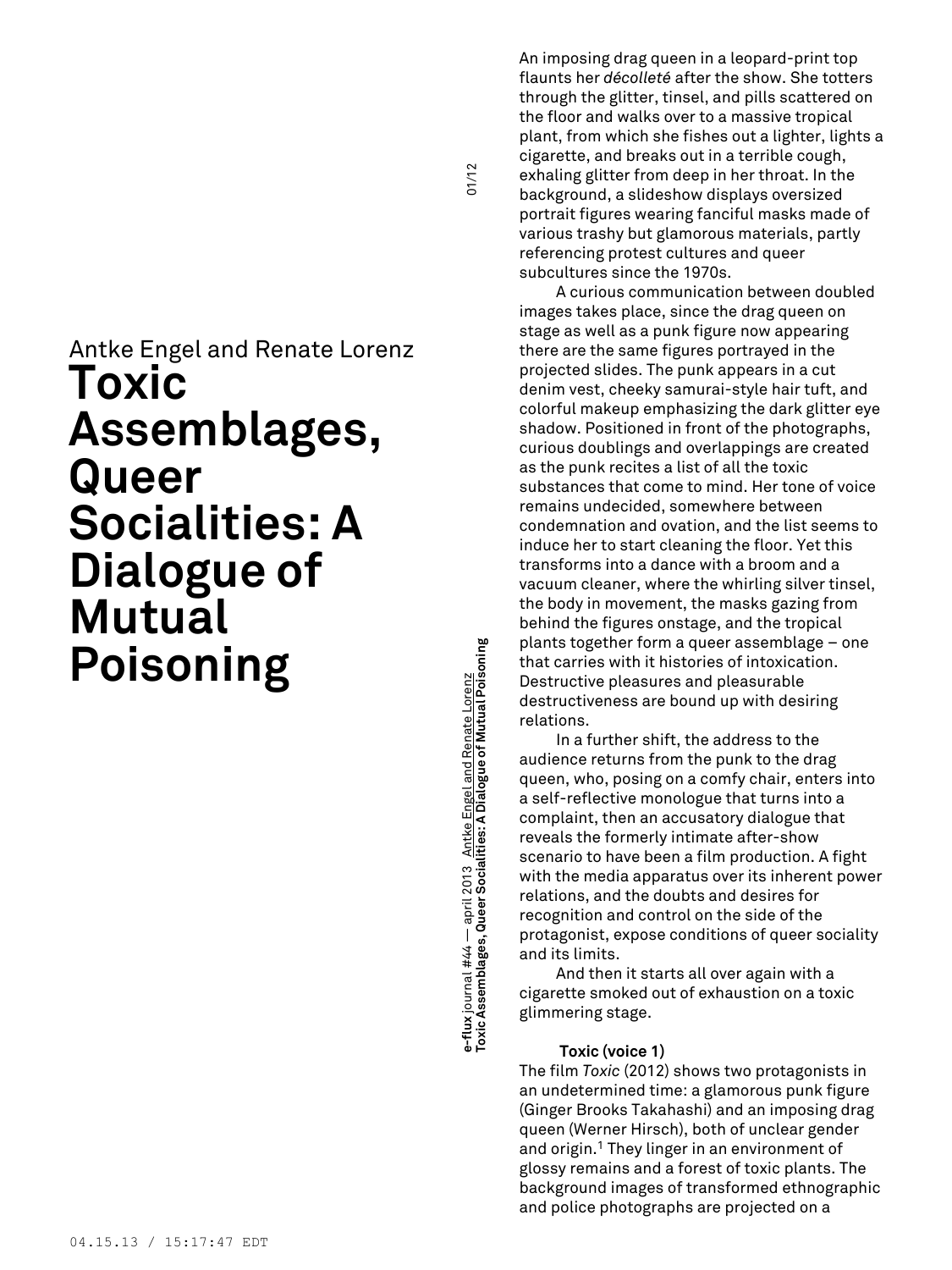

Pauline Boudry / Renate Lorenz, *Toxic*, 2012. Film installation at Paris Triennial "Intense Proximity," Laboratoires d'Aubervilliers. Photo: Oudidade Soussi-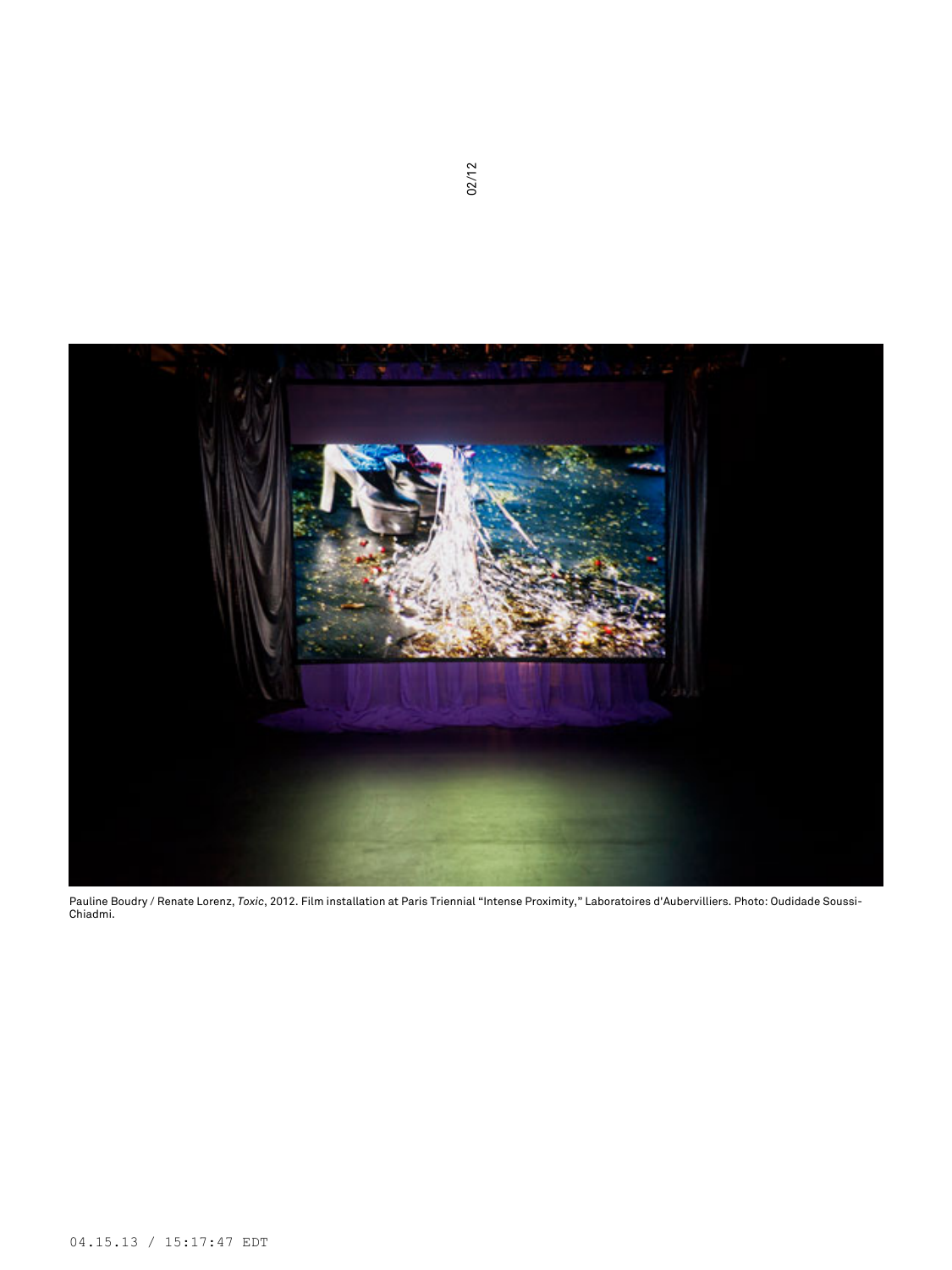screen in a rhythm set by the clicks of a camera. The punk's speech and performance reference early feminist artworks such as Yvonne Rainer's dance piece *Inner Appearances* and Mierle Laderman Ukele's grooming of art institutions. 2 The drag queen reenacts an interview with Jean Genet from the 1980s and blames the filmmakers for exposing her to the police-like scenario of being filmed. The camera turns and depicts the *space-off*, the space outside the frame, thus revealing the apparatus of film production and the personalization of its regime.

03/12

When Pauline Boudry and I started our research about the discourse on and employment of "toxicity," we initially focused on the so-called mug shot. The mug shot – invented in the late nineteenth century – is a way to photograph a human with two cropped and paired sights, one frontal, the other from profile. It was used by various state and scientific institutions, such as the police or anthropology, to identify "characters," which meant, to install social hierarchies and to legitimize privileges. The photographers and viewers acquired normalcy and privilege through marking the photographed as criminals, sex workers, homosexuals, black people, and people from the colonies. This history fundamentally troubles the usage of the visual and photography in contemporary art: <sup>3</sup> How can we produce, in the frame of this violent history of visualization, representations of bodies that rupture and queer this legacy of violence? We started from the assumption that it could be useful to see not only substances – chemicals or parts of plants, for instance – as toxic but the film apparatus as well, its history since the nineteenth century and its social effects, but also the way we continue to work in it. Furthermore, the film apparatus uses chemicals for transmuting light, which is reflected by objects and captured in images that cannot be separated from their means of production. <sup>4</sup> Moreover, these images have been used to poison. However, neither the effects nor the critical dosage is predictable.

Our shooting took place in Paris, where the film was supposed to premiere as part of the Paris Trienniale, which was entitled "Intense Proximity" and dealt with French anthropological and colonial history. Accordingly, the Paris World's Fairs of the late nineteenth and early twentieth centuries were ghosts that accompanied our search. Pauline and I discussed W.E.B. du Bois's series of 363 photographs called *Types of American Negroes, Georgia, U.S.A*, which were his contribution to the *American Negro Exhibit* at the 1900 World's Fair in Paris and won him a gold medal. While largely making use of the mug shot, Du Bois's photographs still might be seen as toxic to the

legacy of racist taxonomy and eugenics, which were so overwhelmingly present at the World's Fair. Du Bois's photographs utilize familiar elements: shots from the front and from profile, no full names, no explanatory captions which might point in the direction of critique, social antagonism, or antiracism. But the doses, effects, and affectivities are different: instead of producing "white" viewers and inviting them to learn to identify the individuals represented, to scrutinize the bodily markers, the gaze here seems to be more complicated. The light is softer, the eyes of the photographed are allowed to wander and look off camera, they sometimes grin, they look as if in complicity, or it seems they almost can't hold back from laughing.





Top: *W.E.B. du Bois: Types of Amercian Negroes*, Georgia, U.S.A, in: Shawn Michelle Smith, Photography on the Color Line. W.E.B. Du Bois, Race, and Visual Culture, Durham and London: Duke University Press, 2004, photograph by Ouidade Soussi-Chiadmi

Time and again, quite diverse body markers refuse to function as signs of racial difference; some of the portraits display middle-class clothes and decorative elements such as Victorian chairs, books, and lace curtains. Shawn Michelle Smith describes how the careful weighing of elements makes use of toxic effects: "By 'signifying' on the form of the criminal as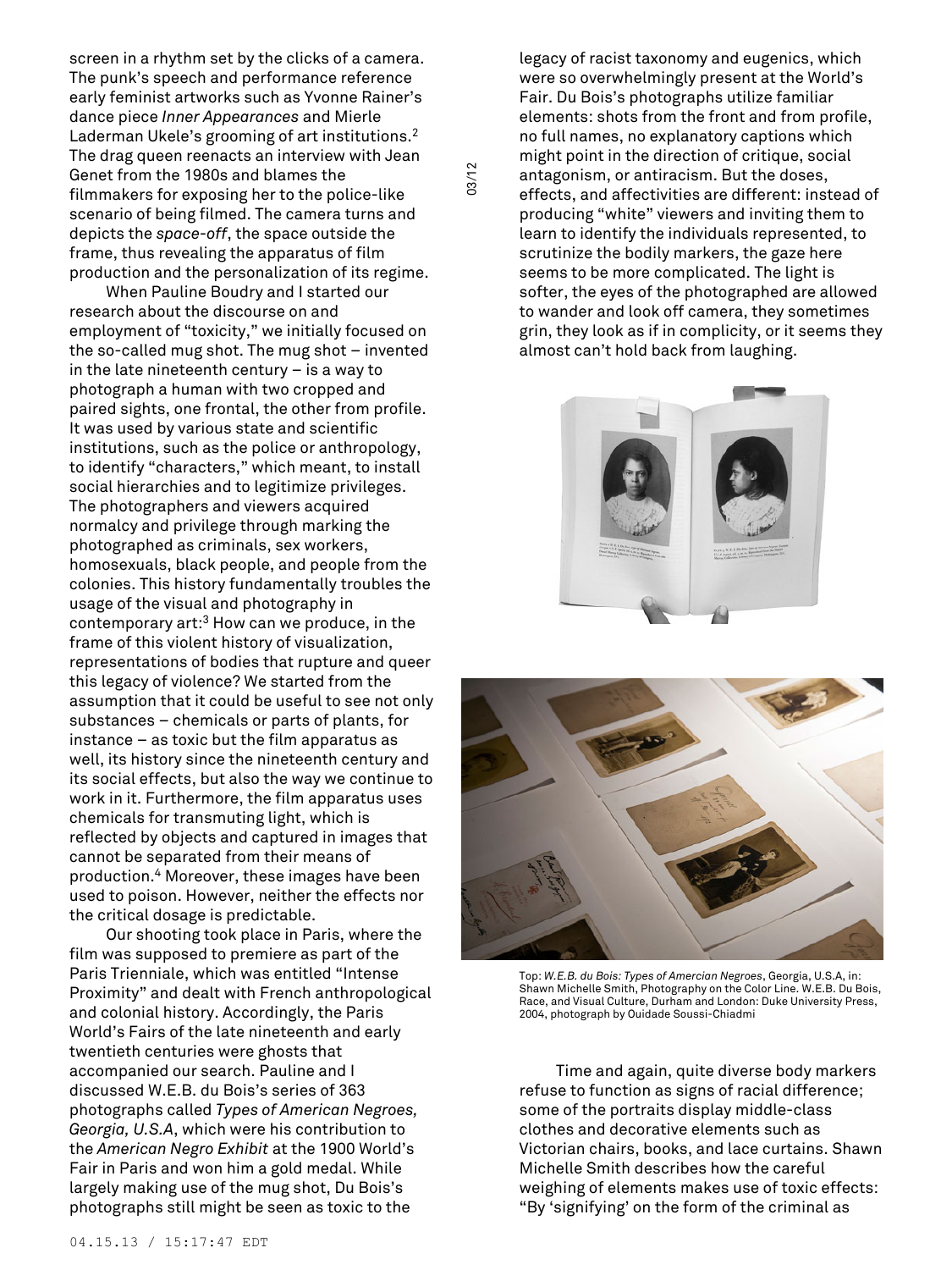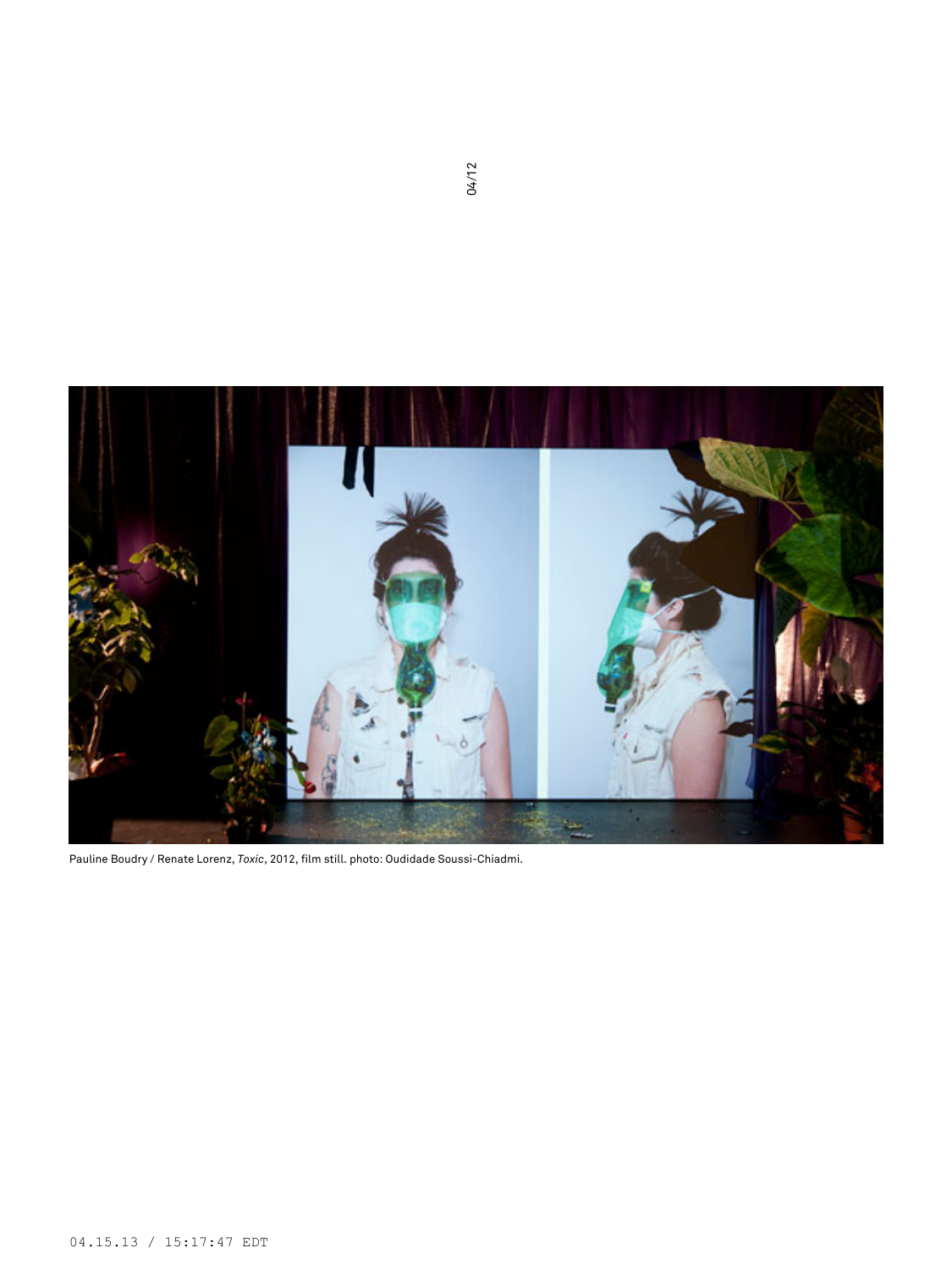well as the scientific mug shot, Du Bois's photographs suggest that for some (white) viewers, the middle-class portrait of an African-American was equivalent to the mug shot of a criminal … It is precisely this transformation of the black image in the eyes of white beholders (a transformation of the black image into a criminal mug shot) that Du Bois's Georgia Negro portraits unmark." <sup>5</sup> It is striking that Du Bois successfully showed this presentation amidst the World's Fair of 1900, which is known for its specifically racist "human zoos."

05/12

We were also looking for images of homosexuals and transvestites, a search that turned out to be more difficult. With the support of our friend and colleague Virginie Bobin we finally found portraits of homosexuals and transvestites at the Paris police archive. These so-called *pederastes* were caught and photographed by the police in the 1870s. Their photographs were taken at a time when the state institutions had not yet developed their own visualizing methods and apparatus. They obviously took the apprehended homosexuals to commercial photography studios and had them photographed in a bourgeois setting, with the same poses of pride and peacocky selfpresentation that had been developed as means of recognition by the establishment. This inspired the thesis that we experimented with during the shooting of *Toxic*: Even if the cinematic apparatus tries to allow for unmediated objectivity and knowledge about "stranger danger," <sup>6</sup> it might – as dirty and uncanny by-products – also produce ec/static bodies and queer connections. As a first step we produced a series of photographs–assemblages of historic mug shots and a range of elements from protest movements and queer subculture. These assemblages became the backdrops of our film. These assemblages became the backdrops of our film.

# **Toxicity (voices 1 & 2)**

The discourse on toxicity alludes to many different fields of politics, especially those touching on the body, such as HIV/AIDS and the history of AIDS movements, illness in general, and the engagement of patient movements (e.g., the SPK, or "Socialist Patient Collective"), drugs, and the question how they intervene into the pace of capitalism, bodies in transition and the freeing of hormones from medicalized practices. Furthermore, toxicity and media have an intimate relationship. Yet they are by no means monogamous, but rather develop multiple and dynamic connections that could be called "toxic assemblages." Mug shots intoxicate bodies that are captured by the criminalizing or

pathologizing gaze. Subjectivities, insinuated as

toxins of the social body, inhabit fantasies and travel in media images, thus becoming selffulfilling prophecies. The usage, production, and circulation of media technologies spread poison globally, although in highly differentiated and differentiating ways.

Yet assemblages are neither stable nor foreseeable. Therefore, the question is where and how toxicity may also develop pleasurable, enabling, surprising, and curative effects. How might media and technologies that poison and hurt also cure and empower? Are there strategies of intoxication that can be turned against themselves? And could the intoxicated social body become the home of queer socialities? Queer socialities are built upon the simultaneity of pleasure and pain. They do not forget their constitution in histories of abjection, alienation, and appropriation. They understand violence, conflict, and unequal power relations as feeding the desires and struggles for freedom and belonging. Thus, in the following we will fantasize, think, and quarrel about the toxic as a means of queering subjectivity and sociality. We envision a sociality formed not by healthy, sane, and self-same bodies claiming wholeness, autonomy, and control, but by toxic (intoxicated/intoxicating) bodies affected by and affecting toxic assemblages and forming queer socialities.



Pauline Boudry / Renate Lorenz, *Toxic*, 2012, film still. Photo: Oudidade Soussi-Chiadmi.

**Desiring Assemblages / Queer Assemblages / Toxic Assemblages (voice 2)**

According to Gilles Deleuze and Félix Guattari, a body is not an isolated entity, but involved in assemblages as well as being an assemblage itself, consisting of dynamic relations among objects, images, and concepts. <sup>7</sup> The *body without organs* seems a particularly promising figure, since it consists of parts which are no longer organized in order to be functional for a whole. Those dis-organized parts escape categorization, hierarchization, and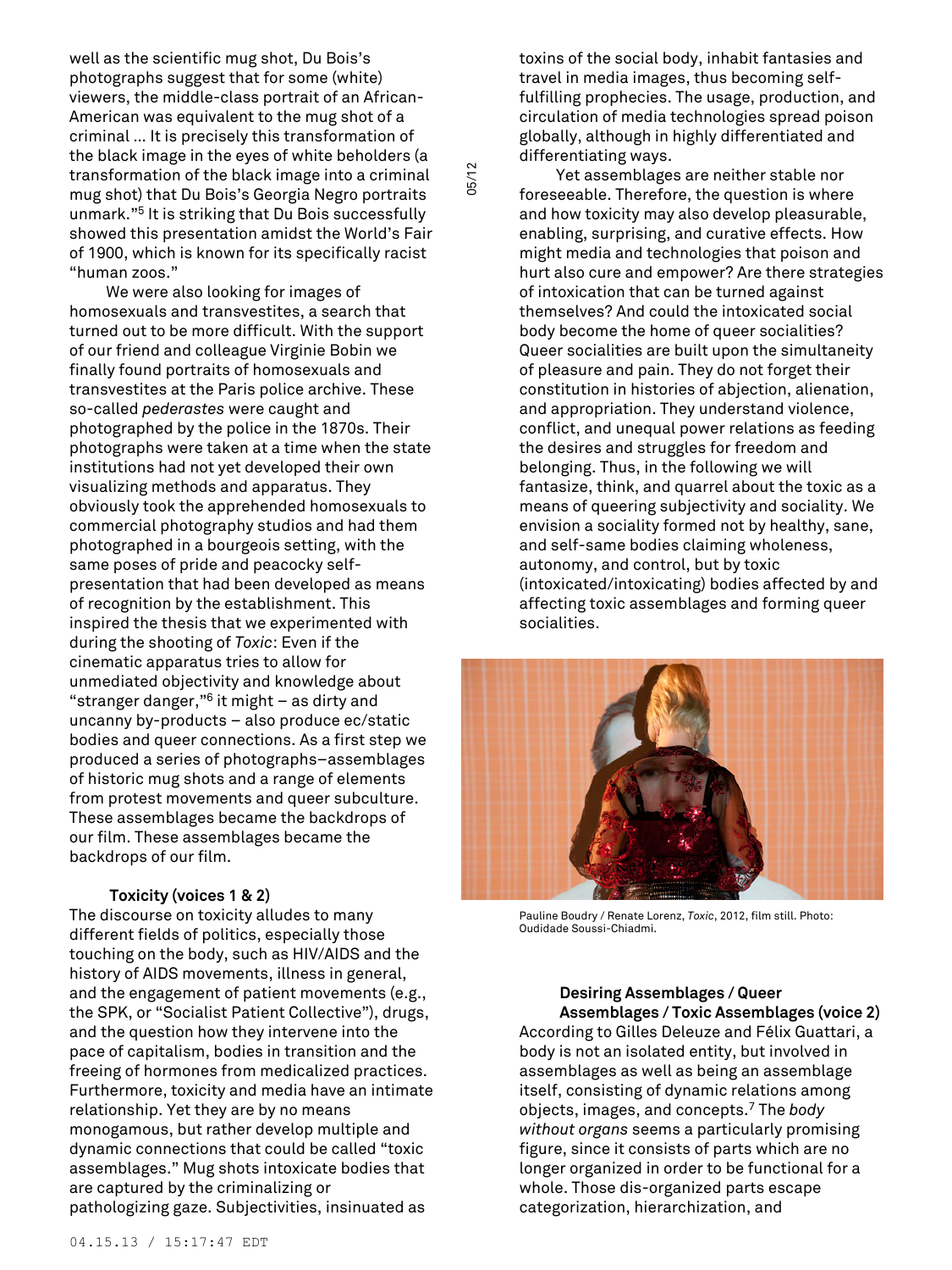subjectivization, yet they still form a unity that affects and gets affected, a unity whose activity may change directions, and may grow or be reduced in intensity and speed. Deleuze/Guattari are not interested in drawing clear-cut borders between human, animal, technological, animated, or lifeless bodies, nor between imaginary bodies, body images, and flesh. Rather, they ask about processes of *becoming*. Dynamic relations form and transform particular assemblages; they may *territorialize*, that is, stabilize in a normative or idealized format, yet they may also *deterritorialize*, and they are celebrated when providing occasions for *lines of flight*.

From a queer perspective, I am attracted to the fact that in Deleuze/Guattari's thinking, it is desire that conjoins assemblages and keeps them moving. <sup>8</sup> Desire shows up as assemblage, while the assemblage is a *desiring-machine* (Deleuze/Guattari), or as Margit Shildrick puts it: Desire "comes into being through what Deleuze and Guattari call 'desiring machines,' assemblages that cannot be said to exist outside of their linkages and interconnection." 9 Accordingly, assemblages produce desire by connecting and moving. So what would it mean to combine reflections on toxicity with the dynamics of desire? Is there a specific affinity among desiring assemblages, queer

assemblages, and toxic assemblages? Does the combination of toxicity's capacity to affect bodies and desire's capacity to connect bodies have the potential to capture and transform complex relations of power and domination?

Queer-feminist approaches that focus not primarily on gender and sexuality, but instead look at gender and sexuality's heterogeneous connections with other dimensions of embodied subjectivity, point out that desire is simultaneously a conservative as well as a transformative force. It differentiates and creates hierarchies, yet it also disrupts normalized expectations and inspires unexpected connections. <sup>10</sup> Furthermore, desire is seen as unfolding a constitutive force not only in subjectivities and intimate social relations, but in societies. Queer-feminist approaches link a Deleuzo-Guattarian notion of desire's productivity being *prior to* power with an understanding influenced by Michel Foucault, which considers desire as a socio-historical *product of* power (or, more specifically, of power/knowledge systems). <sup>11</sup> The two moments of desire as stabilizing and challenging relations of power are neither played against one another nor subordinated to a harmonizing synthesis.

With regard to the question of how the movements of desire are actualized, how desire produces connections, and how it is possible for



06/12

Pauline Boudry / Renate Lorenz, Toxic, 2012, film still. Photo: Oudidade Soussi-Chiadmi.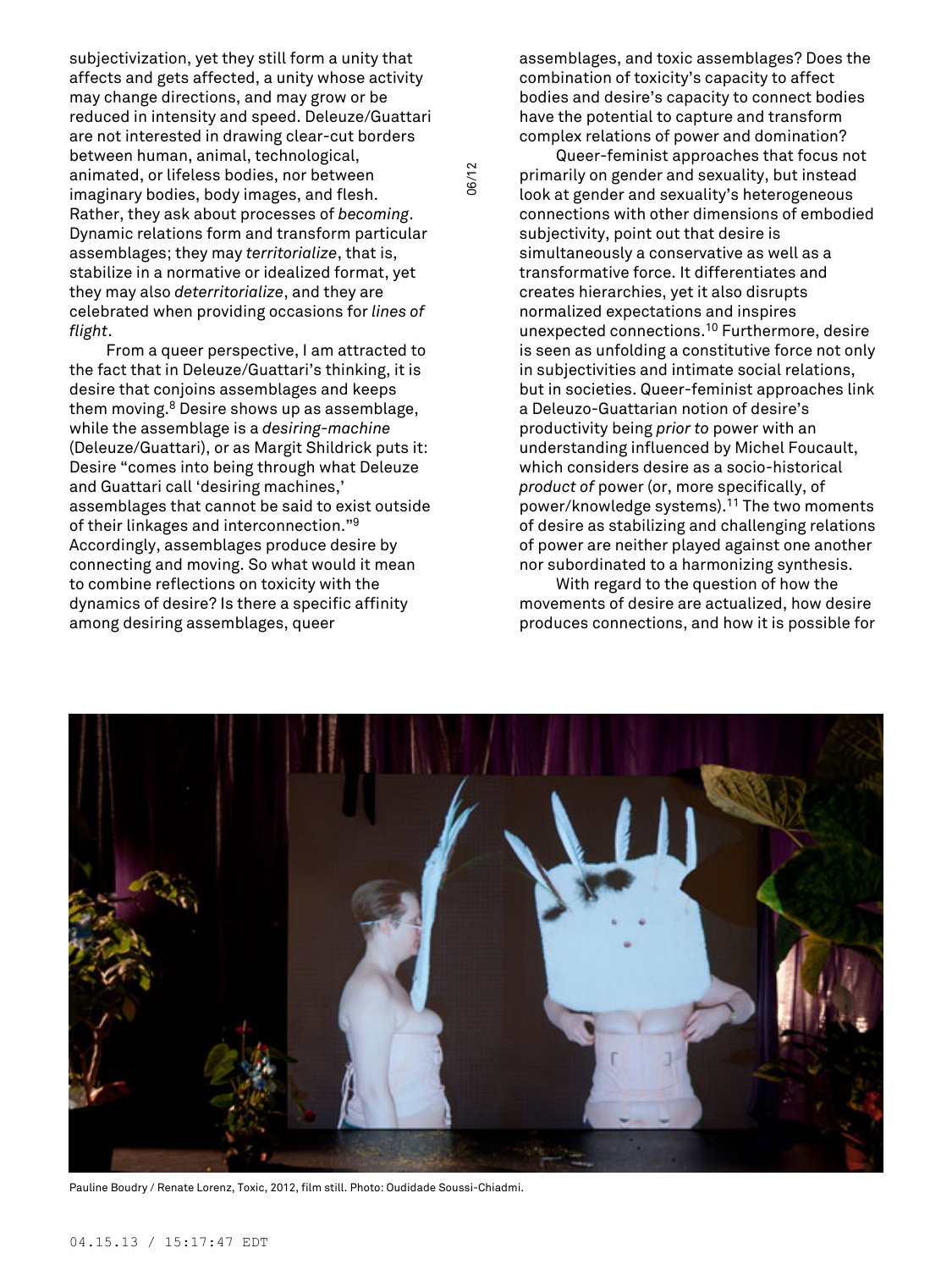these connections to become queer, Elspeth Probyn comes to the conclusion that desire moves in images, or that images "move as lines of desire." <sup>12</sup> Images bring a specific sociohistorical imaginary into play. They materialize in bodies or show up as visual material. The movements of images make it possible to liberate desire from being bound to a subject or an object and thus also elude the hierarchical subject/object arrangement. Images traversing the "surface of the social" undermine the notion that the assemblage takes place *between* reified objects, signs, or bodies. <sup>13</sup> Alternating ambiguously between notion and imagination, imprint and designed surface, images are both singular and concrete. Through attention to images, Probyn undermines readings that understand Deleuze/Guattari's concept of desire as ahistorical, transcendent, or ontologizing. At the same time, she also emphasizes that representation cannot be constrained to the field of the regulated production of meaning or controlling power, but rather makes use of the linkage between imagination and desire to impel anticipative and transforming movements: "The image, thus freed from its post within a structure of law, lack, and signification, can begin to move all over the place. It then causes different ripples and affects, effects of desire and desirous affects." 14



Pauline Boudry / Renate Lorenz, *Toxic*, 2012, film still. Photo: Oudidade Soussi-Chiadmi.

The imagery of *Toxic* and the accompanying considerations by Renate Lorenz and Pauline Boudry remind us that images are also loaded with violence. Thus, the connections and movements of desire may actualize themselves in a simultaneously intoxicated and intoxicating image. Toxicity also demands that we find our way back from the image to the body, since the toxic reveals the vulnerability of the body and its capacity for being affected. This image-poisonbody assemblage needs to be addressed if we desire social transformation, and if art and politics aim at undermining hierarchies,

exclusions, and normalizations. To "construct the possible," as Probyn puts it, requires "images of bodies and desires, history and histories that are central to reformulating the social." <sup>15</sup> Yet, "the possible is only real with the addition of an act of mind that throws its image back into the past once it has been enacted." <sup>16</sup> Such desiring movements between past and present that invite the future as an immediate possibility characterize *Toxic*, as they do most of the previous films by Boudry/Lorenz. In inviting embodiments, which in "transtemporal drag" transgress clear-cut borders between past, future, and present, between image and body, between identification and desire, they provide a space for queer sociality.<sup>17</sup>

07/12

Queer sociality, as envisioned by Elizabeth Povinelli, is able to integrate histories of exploitation, domination, and violence into friendship practices fueled by joy, happiness, and respect. <sup>18</sup> Acknowledging and acting upon conditions of irreducible difference, asymmetry, and power becomes possible due to an understanding of desire as carrying with it a simultaneity of pleasure and pain. Yet, while for Jacques Lacan *jouissance* is an antisocial experience, Povinelli insists that *jouissance* may be shared, and indeed may turn into queer sociality. Her conviction that embodied subjectivities and relationships – which carry sexist, racist, heteronormative, ableist, and colonial legacies – might be transformed, but not without conflict and injuries, develops from her friendship with an old indigenous woman named Ruby Yarrowin. Their friendship developed very slowly from a linguistic research process, which, in moments of joy again and again confronted both of them with the ongoing pain induced by the white hegemony of Australian settler colonialism. The asymmetric research setting, the striving for language and understanding, Yarrowin's kinship relations in contrast to Povinelli's lesbian self-understanding, created unbridgeable gaps. Facing these differences while acknowledging the limits of communication nevertheless created an intimacy of *jouissance*, joyful and painful at the same time. Looking at wider social practice that developed from the bonding built upon *jouissance* and, in fact, extending beyond Yarrowin's death as a kinship community that incorporated Povinelli, she proposes the term "queer sociality." If we now conjoin queer sociality and the toxic, we want to focus on the body as an assemblage, more precisely as a desiring assemblage, a model which challenges distinctions between bodies or between bodies and images in order to allow for a transformation of socialities.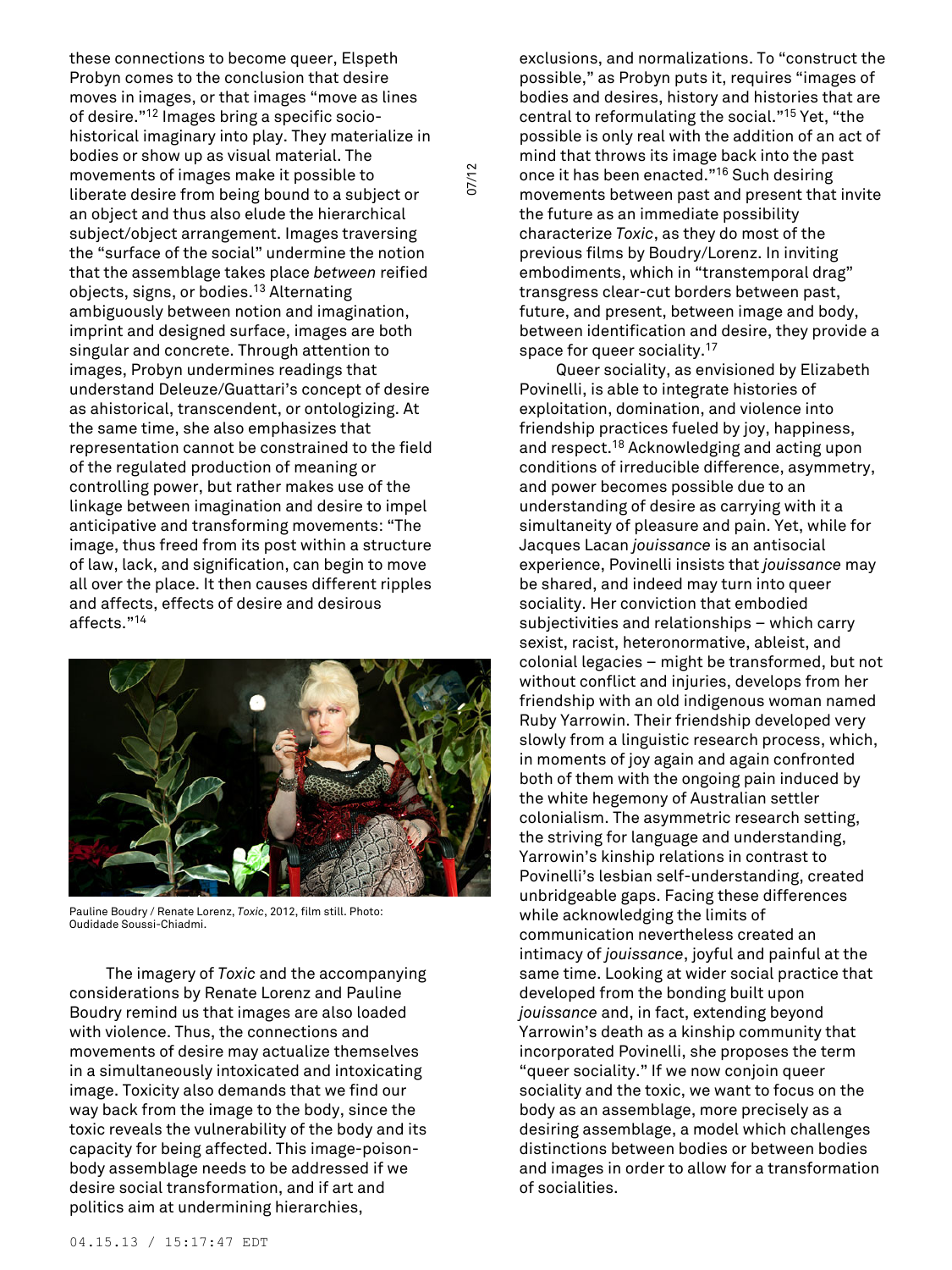

Pauline Boudry / Renate Lorenz, *Toxic*, 2012. Film installation at Paris Triennial "Intense Proximity," Laboratoires d'Aubervilliers, vitrine with fifteen photographs, two theatre spots. Photo: Oudidade Soussi-Chiadmi.

# **Queer Socialities (voice 1)**

Everybody in the team was sick when we were shooting *Toxic* at Aubervilliers in February 2012. The illness, whose cause was unknown, produced a strange but overwhelming union of us all through infection. We wondered if it was a virus (influenza or a stomach flu) or if it was in fact a substance, a toxic one. Could it have been a cure, if taken in a small dose? Yet, in higher concentrations as we experienced it, it produced a quite tough body-substance-objectconnection. However, it allowed for escapes (staying in bed, alone or in company; being comforted by cushions; refusing to work; dreaming instead of functioning). At the same time, for some of our bodies it was too much to take. Thinking back to this collaborative illness, I ask myself if the body thinks differently and produces differently under such conditions. Did our bodies act on forms of collectivity in the course of the production? Or, the other way around, was our serious illness caused by the filming of *Toxic*? Was there a certain predisposition to feeling sick, since we were obsessed with toxic processes? My assumption is that toxicity is something different than a feature or a substance that can be isolated; rather, it occurs as part of a certain relationality. 19

Mel Y. Chen echoes this argument when she argues that discourses of toxicity often produce or uphold social hierarchies and racist assumptions. <sup>20</sup> One of her examples is toys produced in China for export and marked by Western media as toxic and dangerous to kids. Apart from the fact that this danger seems to target white, middle-class kids, the media coverage also ignores the toxic working conditions in China grounded in Western consumerism. For the matter of understanding

e-flux journal #44 — april 2013 <u> Antke Engel and Renate Lorenz</u><br>Toxic Assemblages, Queer Socialities: A Dialogue of Mutual Poisoning **Toxic Assemblages, Queer Socialities: A Dialogue of Mutual Poisoning e-flux** journal #44 — april 2013 Antke Engel and Renate Lorenz

the complex effects of toxicity, her text makes a couple of interesting twists and turns. Once the reader feels sure about comprehending her argument on the hierarchizing effect of discourses on toxicity, she unexpectedly shifts attention to her personal condition of "multiple chemical sensitivity." She explains that she cannot leave the house without a mask, and when she's outside she perpetually scans her surroundings:

> Some passenger cars whiz by; instinctively my body retracts and my corporeal-sensory vocabulary starts to kick back in. A few pedestrians cross my path and before they come near, I quickly assess whether they are likely (might be the "kind of people") to wear perfumes or colognes, or sunscreen. I scan their heads for smoke puffs or pursed lips prerelease; I scan their hands for a long white object, even a stub. In an instant, quicker than I thought anything could reach my liver and have it refuse, the liver screams hate, hate whose intensity each time shocks me. 21

The reader becomes aware that Chen's critical attitude towards discourses of toxicity does not help her in keeping her personal relation to toxicity and its harmful effects at arms length. Recognizing her intense hatred of those who might expose her to a toxin, she draws another unexpected connection: she is reminded of the hatred she experienced in others when they confronted her, the adolescent butch of Asian origin, with homophobic and racist comments. Obviously, the relationship between bodies and toxins cannot be explained by chemical reactions, but depends upon and affects the organization of the social. Chen, in addition, does not only see others as potential danger, but she is seen as dangerous herself; wearing a mask, she appears to others as a potential bearer of a virus, such as AIDS or SARS.

Following these considerations, I would like to rethink the connection between body and toxin. Instead of understanding it as an encounter of two entities (the body confronted with a substance that might be either healing or destructive), the body-toxin relationships come into view as an assemblage of elements. Fueled by power relations, the assemblage is flexible in its configuration, functions, and effects. Thus, not a toxic substance, not an intoxicated body, but *becoming-toxic*: an embodiment without differentiation between "taking poison" and "being poison," a body configuration which cannot be understood by applying common categories. Ambivalences are not only allowed but facilitated: between poison and cure;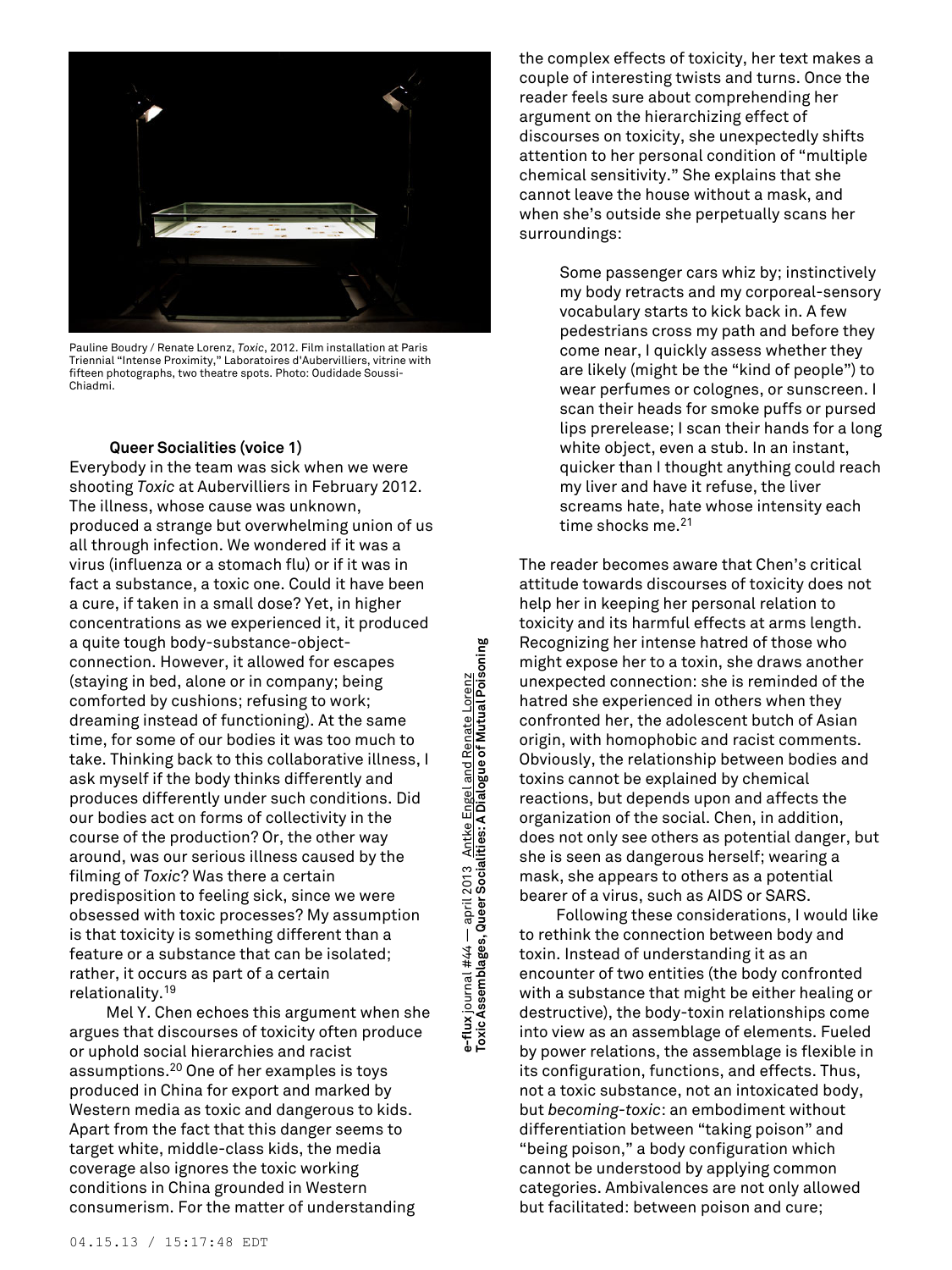between the drug, which is enjoyable and enables different body practices, and the substance, which intoxicates, paralyzes, or even kills.

In *Queer Art*, I suggested the term "drag" as name for this kind of assemblage. <sup>22</sup>Drag introduces yet another feature: it allows for ambivalences between bodies and images, or phantasies of embodiments. Drag is a hybrid between body and image, neither a document nor a fiction. The application of the term drag and the acknowledgement of its hybridity allow me to see *Toxic* as not intending to represent or document "deviant" bodies. There might be similarities to bodies, but it seems more accurate to talk about *embodiments*. These are always "other" (not "other than normal" but "beyond"), in "another time" and "elsewhere." They are saturated not only with public fantasies but also with haunting images from the past. Thus, drag facilitates the production of a particular reference to the practices of shows, of freak shows, of male and female impersonators, of cakewalks, of epileptic dances, of crossdressing: practices that drive and have driven gender, sexual, and anti-racist activism and which have tested out and reproduced strategies of estrangement and distancing from norms and normalcy.

As I suggest in *Queer Art*, drag as an artistic

practice might break hegemonic interpellations, producing a temporal and spatial distance – a deferral and a gap – between an experience and its possible effects on the process of subjectivation. Thus, drag assemblages do not engage in "doing gender/sexuality/race," but instead support an "undoing." If, as Judith Butler writes, I am constituted through norms that are not of my own making, then drag helps to understand how this constitution occurs. 23 Furthermore, it reconstructs it on one's own body. But at the same time, drag is a way to organize a set of effective, laborious, partially friendly, and partially aggressive methods of producing distance to these norms – for instance, to the two-gender system, to beingwhite, being-able, and to heteronormativity. In its (un)doing capacity, drag proposes images in which the future can be lived. Drag, then, is fabricated by sets of bodily characteristics and actions. While it may indeed depict norms, it is by no means subjected to them.

# **Becoming-indigestible: The Intoxication of Projective Integration (voice 2)**

While drag undermines the norm, experiences of inequality and hierarchization still need to be considered in relation to processes of normalization that integrate rather than exclude. Normalization may appear as, for example,



09/12

Pauline Boudry / Renate Lorenz, *Toxic*, 2012, film still. Photo: Oudidade Soussi-Chiadmi.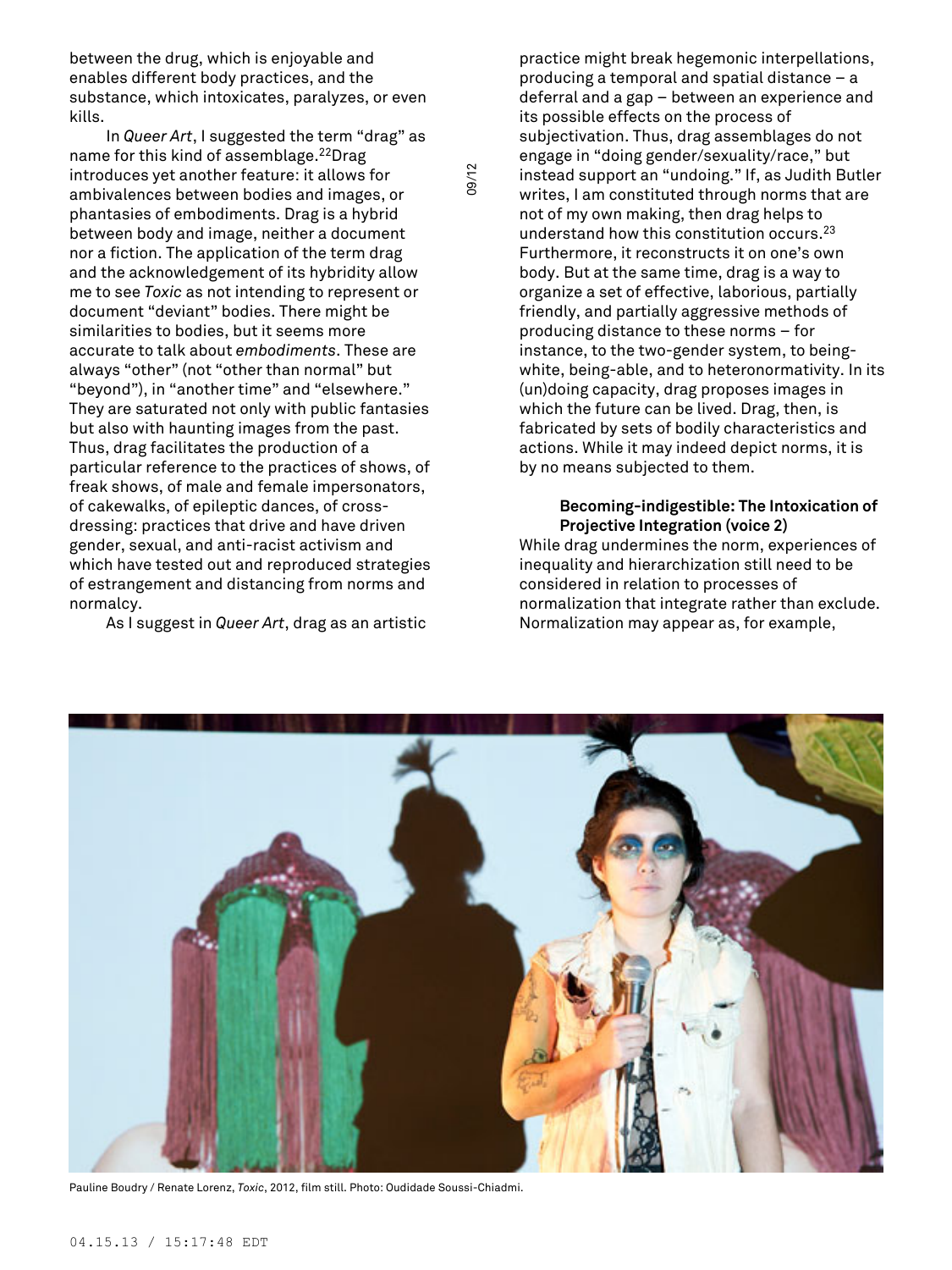addressing "difference as cultural capital" in neoliberal consumer culture, or through appropriating the former "other" as an indicator of a tolerance built upon a subtle hierarchy between who tolerates and those tolerated. Thus, one may also ask whether the ec/static bodies and queer connections that *Toxic* displays, and which have been honored here as the "dirty and uncanny by-products" of the media apparatus, are by now an integral part of a socially acknowledged "possible." I coined the term "projective integration" in order to point out the inherent role of images and their projection onto social bodies for such processes of neoliberal modernization. <sup>24</sup> Images employed in these processes function as projections of today's contradictory character of difference: on the one hand, difference perceived as cultural capital, providing promising features to the individual, and on the other hand, difference that carries with it the threat of stigma and devaluation. Projective integration strives to activate the individual by stimulating the desire to manage skillfully the precariousness of difference. The individual challenge consists in developing a sovereign mode of embodying precariousness. On a social level, projective integration is a form of biopolitical management that imposes on the individual the responsibility for failure, success, and thus social inequalities and hierarchies, while simultaneously securing the hegemony of a neoliberal achievement principle and market logic.

So, if one longs for recognition and the inclusion of differences and singularities, but does not believe in or agree to being subsumed within neoliberal pluralism, how can one resist? What are the options of queer cultural politics and artistic practices? In addition to the considerations on drag, I would like to introduce the notion of *becoming-indigestible*. This notion underlines the paradoxical moment of being incorporated, yet not built into the system. It refers to the idea of toxicity, since it implies remaining non-assimilable. I would like to consider whether it might prove useful as a critique and reworking of social processes of projective integration. The toxic – resisting being digested and split up into useful parts that can be integrated into the system – turns out to be a means of either changing or, maybe, destroying the system from within. Even if it finally gets discarded, the toxic can have effects on its host that are threatening, even life-threatening, or pleasurable. Following Chen, I would like to ask about queer productivity and queer socialities, even in "queer-inanimate social lives," that "toxicity propels, not repels … inviting loss and its 'losers.'" 25

I understand becoming-indigestible not

**Toxic Assemblages, Queer Socialities: A Dialogue of Mutual Poisoning** 10/12 e-flux journal #44 — april 2013 <u> Antke Engel and Renate Lorenz</u><br>Toxic Assemblages, Queer Socialities: A Dialogue of Mutual Poisoning **e-flux** journal #44 — april 2013 Antke Engel and Renate Lorenz

 $10/12$ 

simply as a queer political strategy *against* processes of projective integration, but *in favor of* a "move beyond the painful 'antisocial' effects to consider the sociality that is present there … the queer-inanimate social lives that exist beyond the fetish, beyond the animate, beyond the pure clash of human sex." <sup>26</sup> And note, it is *becoming*, not *being*, indigestible. Becoming, according to Deleuze/Guattari, is not a temporal process; it refers neither to a linear development from A to B nor to the continuity of development. As they write in *What is Philosophy?*, becoming is

> not the transformation of one into the other … but something passing from one to the other … It is a zone of indetermination, of indiscernibility, as if things, beasts, and persons … endlessly reach that point that immediately precedes their natural differentiation. 27

Thus, transtemporal drag comes back to mind, with its claim of indiscernibility between future, past, and present, as well as its perpetual suspension of the question regarding the artificial naturalness or natural artificiality of bodies and images: "becoming is neither an imitation nor an experienced sympathy, nor even an imaginary identification." <sup>28</sup> Becomingindigestible, therefore, does not reveal anything about the subject or object of digestion, but implies "something passing" that, in fleeing established forms of subjectivity and sociality, forms queer, toxic-desiring assemblages. This might be what Chen experiences in the intimacy with her sofa, which in moments of hypersensitivity provides, as she describes, for an animated interobjectivity between the sofa's mammal skin and Chen's own, as well as for a different perception of her lover, whom she conflates with the sofa. 29

Returning to *Toxic*, I would like to ask whether becoming-indigestible might also prove useful for conceiving artistic strategies that aim to challenge intoxication by cultural images or social relations. As *Toxic* proposes, subjectivities developing from processes of intoxication may decide to function as toxic themselves rather than seeking detoxification. This is a doubleedged attempt, since it steps into a tradition of declaring those who have been exposed to intoxication toxic themselves and treating them accordingly. *Toxic* plays out this reversal, or shall we call it perversion, ironically. The people wearing masks in the mug shots experience an amplification of their presumed monstrosity, while they are simultaneously protected by the masks and seem to wear them proudly or even as protest signs; or rather, it is not a wearing of masks, it is practicing drag. There is an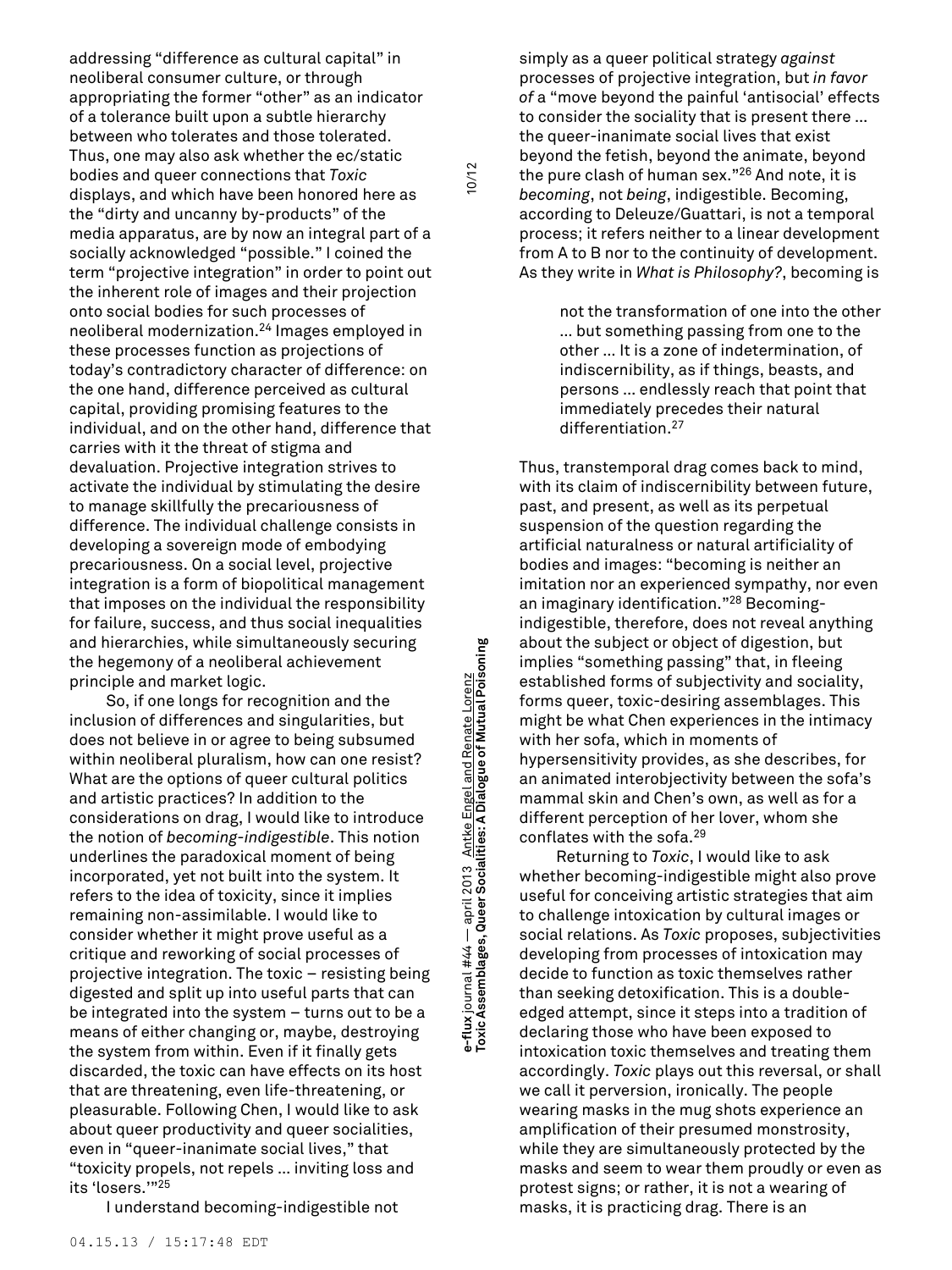ambivalence between sympathy and threat: "Sometimes a mask is still a mask, even if it is simultaneously a masquerade." <sup>30</sup> Played out as desiring assemblages between the images on the screen, the figures in drag, the potted plants, and the production crew resembling and sacrificing the apparatus, power and violence are embodied and incorporated, but not digested. The historical format of the mug shot remains visible. Thanks to a vivid cough, intoxicating substances spread all over the place. The glittering whirl gets stuck in the vacuum cleaner rather than being sucked in. Thus, one could say that *Toxic* becomes-indigestible – a site of queer sociality among those "who celebrate existence outside the charmed circle of sexual normativity" – because it does not dissolve or neutralize the toxicity of the media apparatus, but embodies its connection to *jouissance*, indiscernibly pleasurable and painful. 31

**Antke Engel** is director of the Institute for Queer Theory in Berlin; a site where academic debate meets up with activism and artistic practices (www.queerinstitut.de). She holds a PhD in philosophy and works as an independent scholar in the fields of queer theory, poststructuralist philosophy, and visual cultural studies. She has published numerous essays, the monographs: Wider die Eindeutigkeit (2002) and Bilder von Sexualität und Ökonomie (2009), and recently co-edited Bossing Images (NGBK 2012).

**Renate Lorenz** is an artist and cultural scientist, mostly in the fields of Art and Queer Theory. She is showing her art work internationally (together with Pauline Boudry), recently at the 54. Venice Biennial (2011), at the Paris Triennial (2012), at SLG and Tate Modern, London (2013). Her recent english publications are Queer Art (Transcript, 2012) and the artist book Temporal Drag (Hatje Cantz 2011). She is professor for art and research at the Academy of Fine Arts Vienna.

**×**

**Toxic Assemblages, Queer Socialities: A Dialogue of Mutual Poisoning** 11/12 e-flux journal #44 — april 2013 <u>Antke Engel and Renate Lorenz</u><br>Toxic Assemblages, Queer Socialities: A Dialogue of Mutual Poisoning **e-flux** journal #44 — april 2013 Antke Engel and Renate Lorenz

 $11/12$